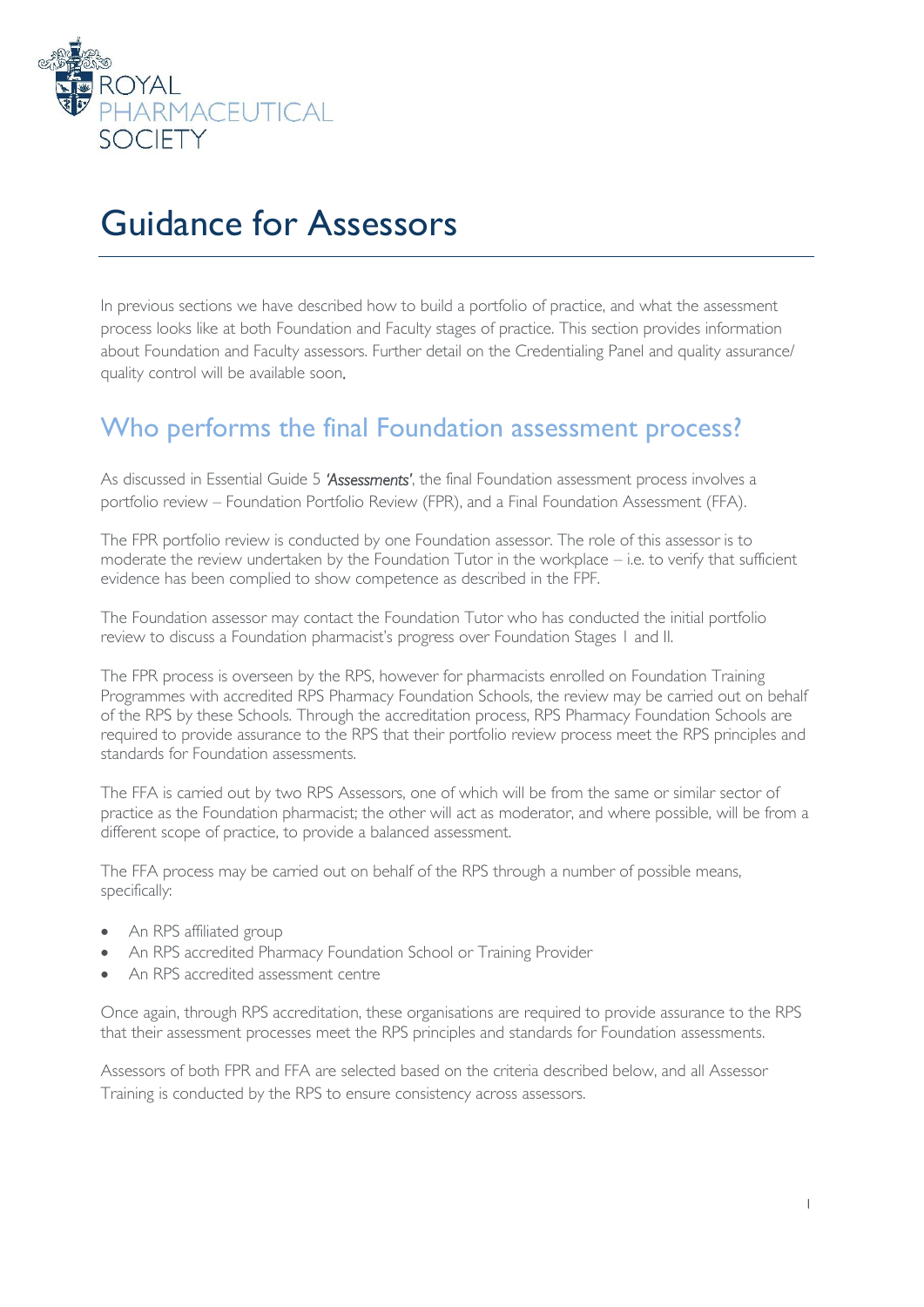

# Criteria for being a Foundation and Faculty Assessor

The table below lists essential and desirable criteria for Foundation and Faculty Assessors.

All Assessors must ensure that each component of the assessment process is conducted in an open, transparent and equitable way. Meeting these criteria provides evidence for Faculty and Foundation Assessors for their Advanced Practice portfolio, e.g. Cluster 5; Education, Training and Development of the Advanced Pharmacy Framework (APF).

Foundation and Faculty Assessors are selected based on the following criteria and are approved by the RPS Credentialing Panel.

| <b>Foundation Assessors</b>                                                                                                                                                                                                                                                             | <b>Faculty Assessors</b>                                                                                                                                                                                                                                                                              |
|-----------------------------------------------------------------------------------------------------------------------------------------------------------------------------------------------------------------------------------------------------------------------------------------|-------------------------------------------------------------------------------------------------------------------------------------------------------------------------------------------------------------------------------------------------------------------------------------------------------|
| Experience and Stage of practice                                                                                                                                                                                                                                                        |                                                                                                                                                                                                                                                                                                       |
| Essential:<br>Must have achieved Post Foundation stage of<br>$\bullet$<br>practice                                                                                                                                                                                                      | Essential:<br>Must be RPS Faculty members, i.e. have<br>$\bullet$<br>successfully undertaken a Faculty assessment                                                                                                                                                                                     |
| <b>Minimum</b><br>three<br>registration<br>years<br>post<br>experience                                                                                                                                                                                                                  | Minimum ten years post registration<br>$\bullet$<br>experience                                                                                                                                                                                                                                        |
| Foundation tutor experience<br>RPS recognised Foundation assessor training<br>completed and updated as required<br>IT literate and have access to the internet as<br>most documents will be sent via email. RPS<br>Foundation assessors may be asked to provide<br>electronic responses | Experience in teaching/training others;<br>attending/delivering lectures, seminars,<br>conferences, participating in local/national<br>networks, as demonstrated by credentialing at<br>Stage II for ETD cluster and competency 4.5,<br>Managing Performance<br>Undertaken any relevant post-graduate |
| Annual RPS Foundation assessor training<br>completed to keep up to date with<br>assessments and developments across the<br>Foundation Programme                                                                                                                                         | qualifications, e.g. Clinical Diploma; MSc, etc.<br>IT literate and have access to the internet as<br>most documents will be sent via email. RPS<br>Faculty assessors may be asked to provide<br>electronic responses                                                                                 |
| Desirable:<br>Statement of Teaching Proficiency<br>RPS Faculty member                                                                                                                                                                                                                   | Annual RPS Faculty assessor training<br>$\bullet$<br>completed to keep up to date with<br>assessments and developments across the<br>Faculty<br>Desirable:<br>Not applicable                                                                                                                          |
| <b>Expert Skills and Knowledge</b>                                                                                                                                                                                                                                                      |                                                                                                                                                                                                                                                                                                       |
| Essential:<br>Member of affiliated group / expert group or<br>panel / employed by RPS Pharmacy                                                                                                                                                                                          | Essential:                                                                                                                                                                                                                                                                                            |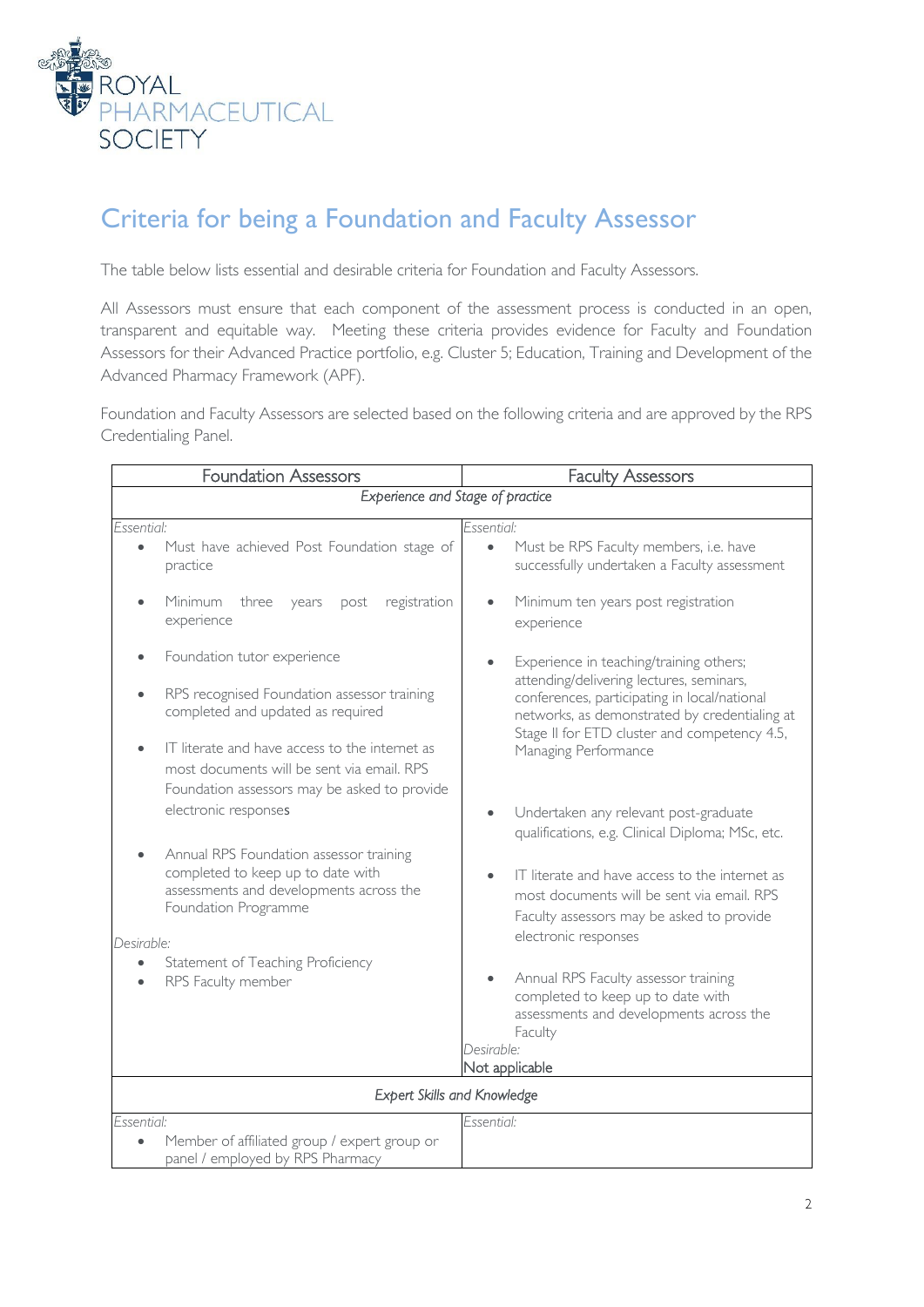

| Foundation School (or Training Centre) or an<br>RPS Foundation Training Provider<br><b>Undertaking Assessor Role</b>                                                                                                                                                                                                                                                                                                 | Be able to demonstrate expertise in the<br>$\bullet$<br>relevant field i.e. currently working in the<br>required field for ten years<br>Have some broader experience e.g.<br>community pharmacy experience; general<br>ward experience, where applicable, so as to<br>have some insight into general pharmacy<br>practice and relevant issues - experience<br>should not limit assessor to an area of practice                                                                                                                                                                                          |
|----------------------------------------------------------------------------------------------------------------------------------------------------------------------------------------------------------------------------------------------------------------------------------------------------------------------------------------------------------------------------------------------------------------------|---------------------------------------------------------------------------------------------------------------------------------------------------------------------------------------------------------------------------------------------------------------------------------------------------------------------------------------------------------------------------------------------------------------------------------------------------------------------------------------------------------------------------------------------------------------------------------------------------------|
| Essential:<br>Be able to undertake Foundation<br>assessments within agreed timeframes and<br>provide developmental feedback to<br>foundation trainees<br>Deliver high standards:<br>Be consistent and comprehensive<br>$\circ$<br>throughout the assessment process<br>Ensure that the principles and<br>$\circ$<br>criteria for assessment are met<br>Ensure appropriate documentation<br>$\circ$<br>of assessments | Essential:<br>Be able to deliver a full assessment report<br>within agreed time frames, as required,<br>following assessment and be accessible for<br>any questions/comments from Faculty<br>Deliver high standards:<br>Be consistent and comprehensive<br>$\circ$<br>throughout the assessment process<br>Ensure that the principles and<br>$\circ$<br>criteria for assessment are met<br>Ensure final assessment and<br>$\bigcap$<br>feedback report is accurate and has<br>been quality controlled for spelling,<br>grammar and typographic errors<br>prior to assessment completion and<br>sign off |

#### *N.B. Retired members must be able to demonstrate previous expertise and experience in their field and an ongoing commitment to the development of pharmacists and pharmacy as a profession to be an assessor.*

### Declaration of Interests

- All assessors may have professional/business interests that may conflict with their ability to be a RPS assessor\*.
- All conflicts of interest should be declared at the time of expressing an interest in the role of an RPS assessor.
- Should there be any changes following this, the assessor is responsible for disclosing any conflicts of interests to the relevant RPS Foundation or Faculty staff as soon as possible
- The RPS reserves the right to decline services subject to declarations

#### *\*Not an exclusion from being an assessor*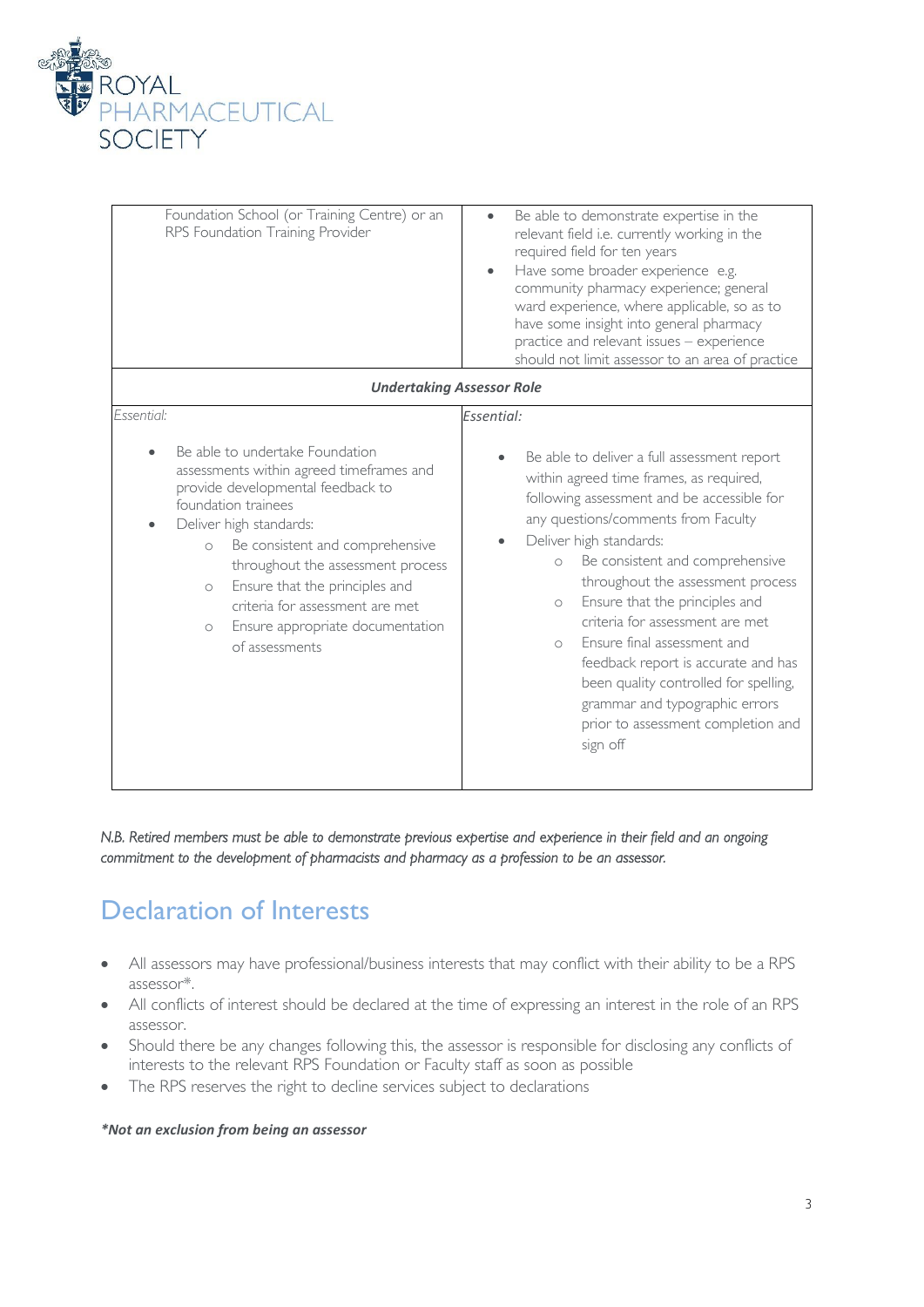

# Faculty and Foundation Assessor Fee

An honorarium fee is payable to all Faculty Assessors who meet the essential criteria listed in the table above and complete a specified minimum number of assessments per year. This honorarium is equivalent to the RPS Faculty assessment fee of £300 for 10 assessments.

Similarly, an honorarium fee is payable to Foundation assessors who meet the essential criteria listed in the table above. This is again equivalent to the Faculty Assessment fee, however the minimum number of assessments that a Foundation Assessor is required to complete per year is greater. This takes into consideration the difference in Foundation and Faculty portfolio review processes, and the role of the assessor in each.

# Application forms for RPS Faculty and Foundation Assessors

Application forms to apply for a role as a *RPS Assessor* can be [downloaded from our website.](http://www.rpharms.com/development-files/assessor-application-form-and-declaration-of-interest.pdf)

Credentials of REPP Reviewers (*More details to come)*

- Faculty member (or within 12 months of application)
- RPS recognised reviewer training

### Role of the RPS Credentialing Panel

The RPS Credentialing Panel is responsible for ensuring assessments are appropriate, fair, equitable and proportionate across Faculty and Foundation programmes. The Credentialing Panel reviews, ratifies and awards Faculty credentials, oversees any appeals relating to the award of credentials and assessments for both programmes. The RPS Credentialing Panel awards the appropriate post-nominals after ratifying the outcome of the assessment. Post-nominals are valid for five years. After this time a re-assessment is required for continuing use of post-nominals. More detail around quality assurance and quality control can be found here. An overview of the three Faculty stages including a description of the stages of practice and their associated post-nominals is outlined in the section on *RPS Assessments.*

### Quality Assurance

It is essential that all RPS Faculty and Foundation assessments are fair, consistent and reflect the governance of the RPS Faculty and Foundation. Quality assurance mechanisms have been designed to promote quality, consistency and fairness throughout the assessments for all RPS members and are maintained over time.

## Quality Control

In order to ensure equality, reliability and consistency across the assessments, all assessors participating in the assessment process must have: